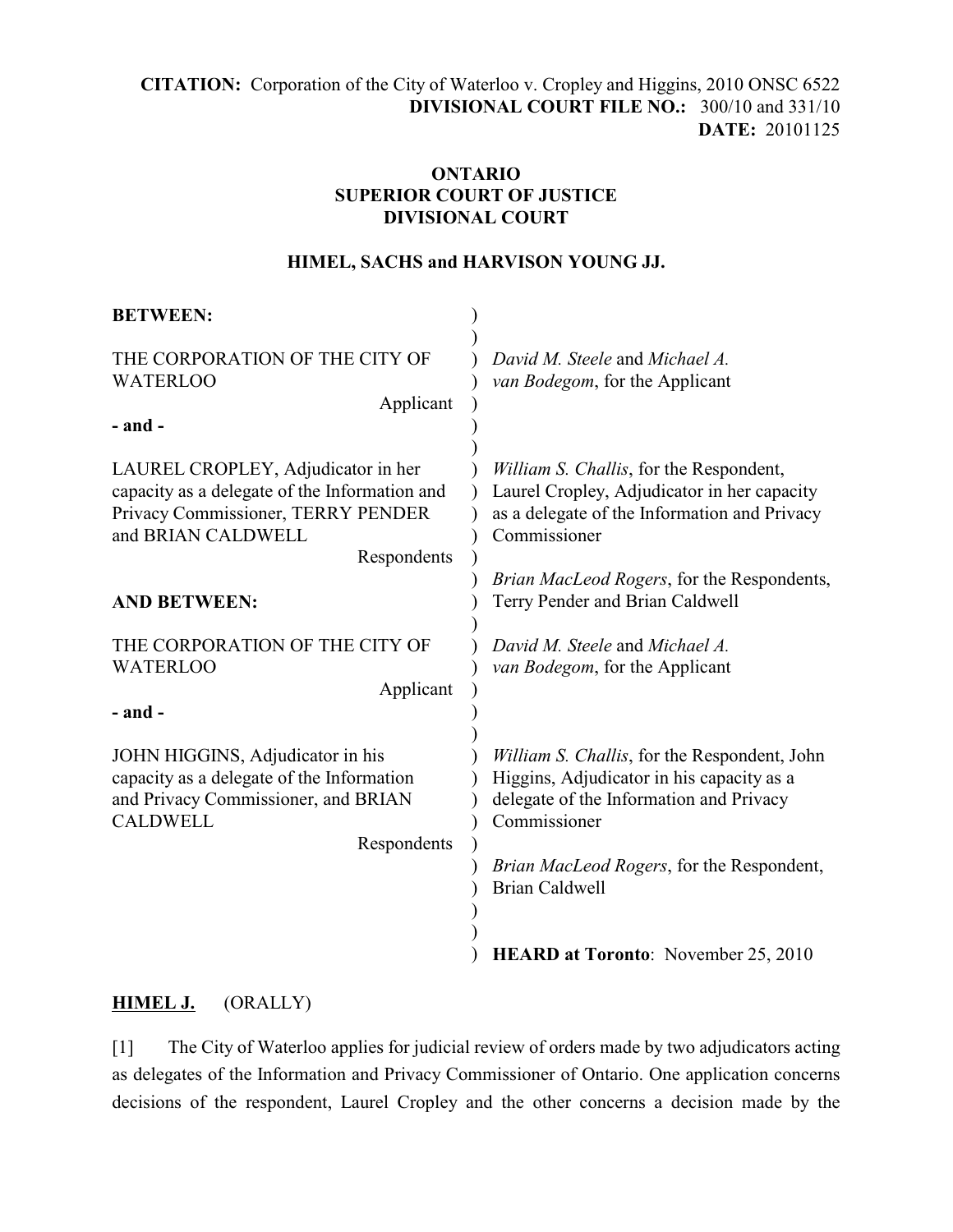#### Page: 2

respondent, John Higgins. Both decisions raise similar issues and, as a result, it was agreed by the parties that these cases be heard together.

[2] The applicant, the City, takes the position that the Commissioners exceeded their jurisdiction in ordering the City to disclose records which it alleges are protected by solicitor/client privilege and are exempt from disclosure requirements under s. 12 of the *Municipal Freedom of Information and Protection of Privacy Act*, R.S.O. 1990, c.m.56.

[3] The respondent, the Information and Privacy Commission, takes the position that no jurisdictional error was made because the information sought, which was the total dollar amount of the City's legal bills, is not sheltered by the s. 12 exemption. The respondent journalists support the position of the IPC and ask that the applications for judicial review be dismissed.

[4] In both orders, the adjudicators ordered the City to disclose total dollar figures concerning legal services with no dates relating to when the services were charged and no details of the nature of the services rendered. Furthermore, the totals did not have to be disclosed in any particular sequence.

[5] All parties agree that the standard of review applicable to these applications is one of correctness. The arguments put before us by the applicant on this issue are the same arguments as those raised before the adjudicators. There is no suggestion in these arguments that the adjudicators misstated the principles of law applicable to their decisions – in particular, references to the leading decisions of the Supreme Court in *Miranda v. Richer*, [2003] 3 S.C.R. 193, the decision of the Ontario Court of Appeal in *Ontario (Attorney General) v. Ontario (Assistant Information Privacy Commission)* [2005] O.J. No. 941, and a decision of this Court in *Ontario (Ministry of the Attorney General v. Ontario (Information and Privacy Commission)* [2007] O.J. No. 2769.

[6] The thrust of the applicant's submissions before us is that the adjudicators erred in failing to adequately consider certain hypothetical circumstances in which the applicant argues there will be a reasonable possibility that an assiduous inquirer, aware of the background information available to the public, could use the information to acquire communications protected by the privilege. The difficulty with this submission is that the hypotheticals have no application to the circumstances before the adjudicators in these cases.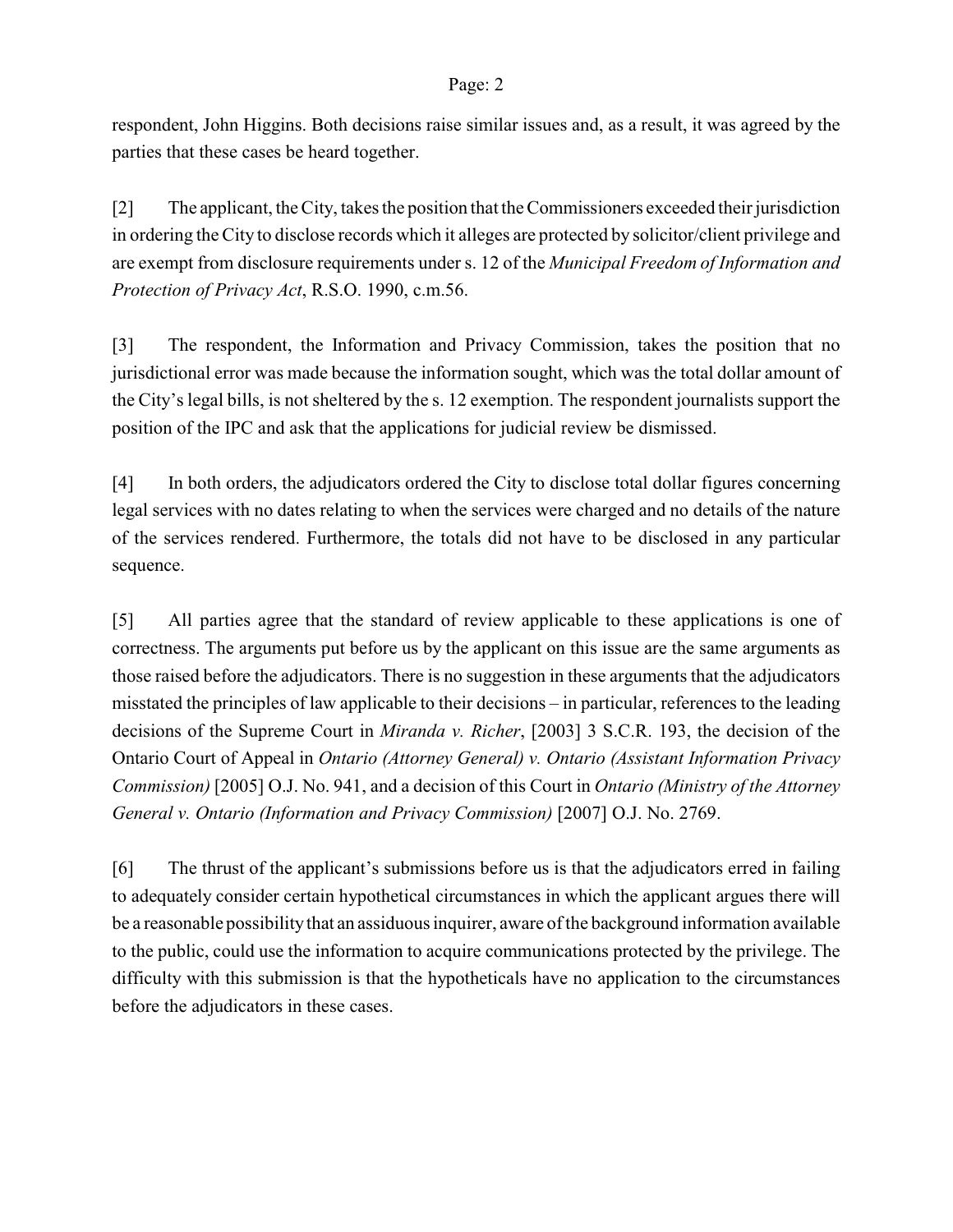#### Page: 3

[7] The adjudicators correctly decided that their role was to review the cases before them on their facts and not on inapplicable hypothetical scenarios which is in keeping with the Miranda decision and the cases that have followed it.

[8] For these reasons and for the excellent and thorough reasons set out by both adjudicators in their respective decisions, the applications for judicial review are dismissed.

[9] I have endorsed the Application Record, "The application is dismissed for oral reasons given by me on behalf of the Court. There is no order as to costs with respect to the IPC. With respect to costs of Pender and Caldwell, it is agreed that costs be fixed at \$7,500.00, payable by the City with respect to both applications."

> HIMEL J. SACHS J. HARVISON YOUNG J.

**Date of Reasons for Judgment: November 25, 2010 Date of Release: December 10, 2010**